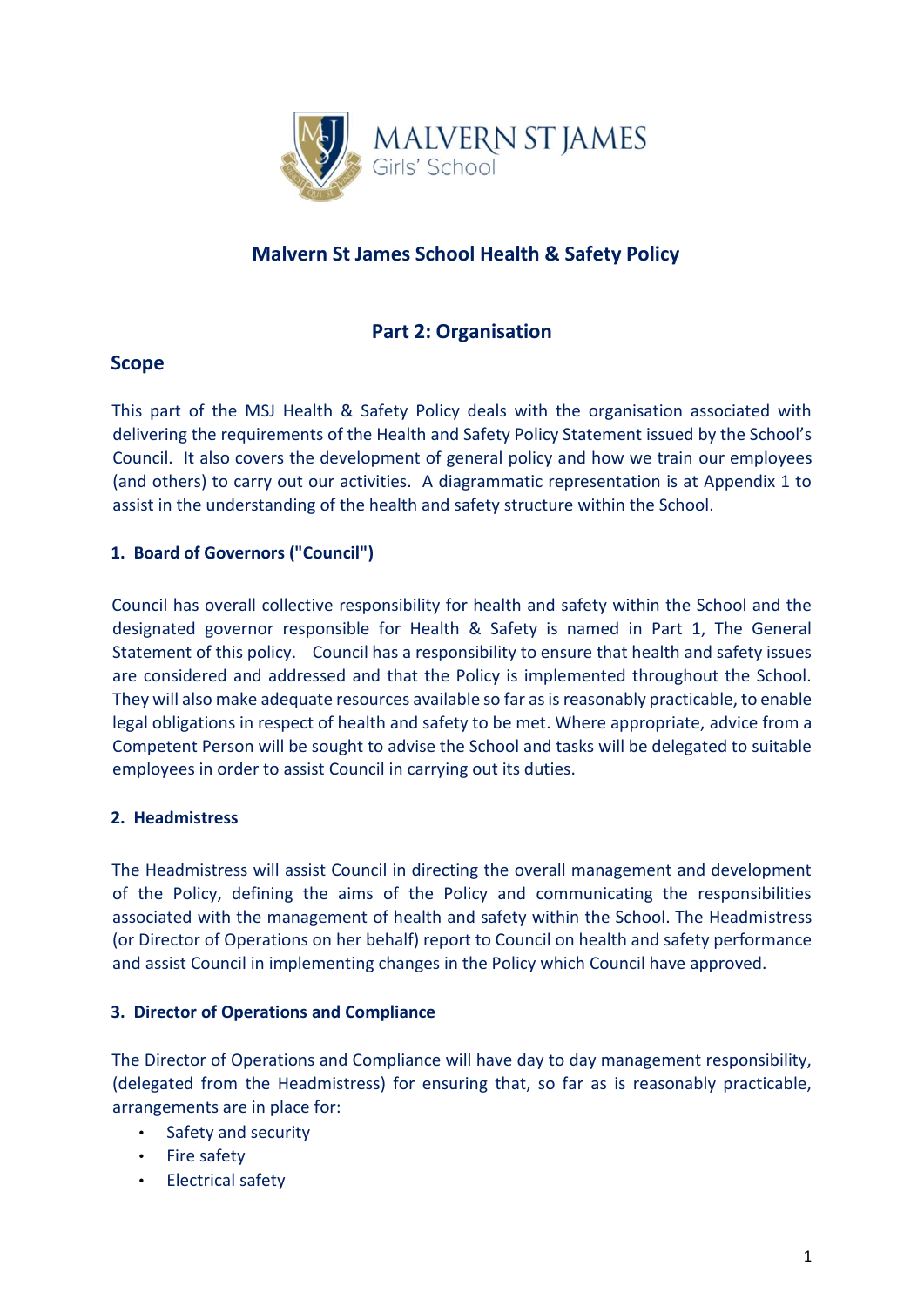- Gas safety
- Water quality
- Asbestos
- Emergencies
- Staff induction

The Director of Operations and Compliance will also act as the School Safety Co-ordinator, whose duties will include:

- advising the Headmistress on maintenance requirements
- maintaining a record of accidents and near misses and reporting notifiable accidents to the Health & Safety Executive
- keeping statistics and preparing summary reports for the School Health and Safety committee
- co-ordinating advice from specialist safety advisors and producing associated action plans
- monitoring health and safety within the School and raising concerns with the **Headmistress**
- compliance with the Construction (Design and Management ) Regulations
- chairing the School's Health and Safety Committee

### **4. Director of Teaching & Learning**

While the Director of Operations and Compliance has day to day management responsibility, (delegated from the Headmistress) for ensuring that arrangements are in place for the various elements of health and safety defined in paragraph 3 above, the Director of Teaching & Learning has responsibility for ensuring that the arrangements are being adopted by teaching staff. This is achieved through exercising oversight through the Heads of Departments (Teaching).

### **5. Heads of Department (Teaching)**

The Heads of Department (Teaching) will ensure, so far as is reasonably practicable, the health and safety of those affected by activities under their control. They are responsible for maintaining up to date risk assessments for areas under their control. Specific risk assessment requirements are:

- Science (including harmful substances and flammable materials) Head of Science
- Sports activities Head of PE
- Drama Head of Drama
- Art (including harmful substances and flammable materials) Head of Art
- Music Head of Music
- Design & Technology Head of Design & Technology
- Outdoor lessons Director of Studies
- Trips and visits Educational Visits Coordinator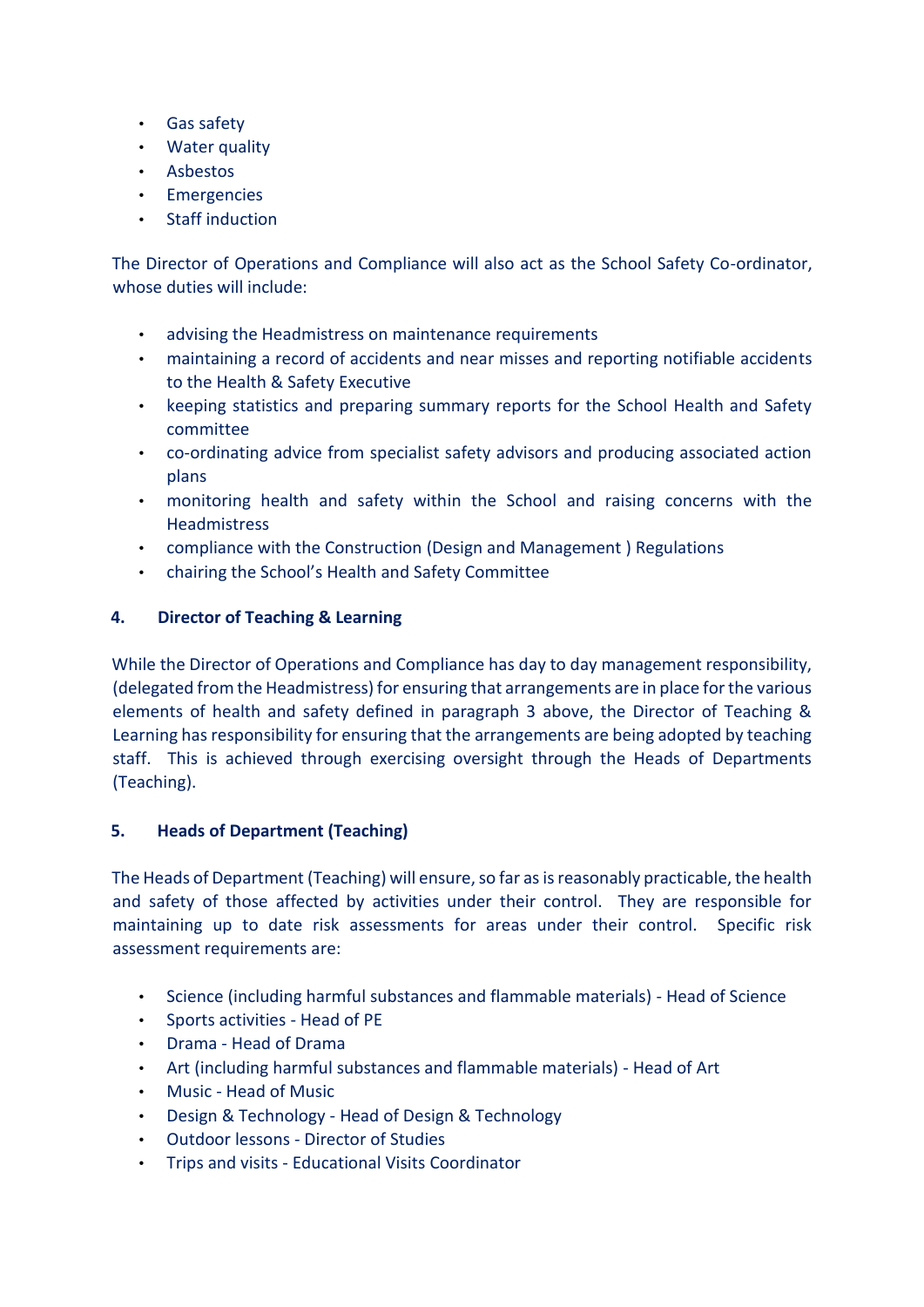• Food handling, cooking and cleaning activities in Food and Nutrition classes - Head of Food and Nutrition

The Heads of Departments (Teaching) will also be responsible for identifying, organising (and maintaining records) of training that is relevant to their area of control.

#### **6. Head of Estates**

The Head of Estates will assist the Director of Operations and Compliance with the implementation of the following:

- Building security
- Supervision of maintenance activities on site ensuring that appropriate risk assessments have been conducted and are updated as required
- Prevention of unsupervised access by pupils to potentially dangerous areas (in cooperation with others as appropriate)
- Registration and control of visitors
- Site traffic movements
- Maintenance of School vehicles (delegated to the Transport Supervisor for day to day activity)
- Testing arrangements, maintenance and records, including fire, electrical, gas, equipment, water quality, asbestos
- Good standards of housekeeping, including drains, gutters etc.
- Control of hazardous substances for grounds maintenance activities
- Where appropriate, ensuring that Construction (Design & Management) (CDM) Regulations 2015 are in followed for major projects within the School.

### **7. Head of Domestic Operations**

The Head of Domestic Operations will assist the Director of Operations and Compliance with the implementation of the following:

- Supervision of all housekeeping and catering activities on site ensuring that appropriate risk assessments have been conducted and are updated as required
- Maintaining good standards of housekeeping, environmental health and fire protection
- Control of hazardous substances for housekeeping and catering activities
- Early identification of potential hazards
- Act as secretary of the School's Health & Safety Committee.

### **8. The Senior Nurse (Health & Wellbeing Centre)**

The Senior Nurse is responsible for: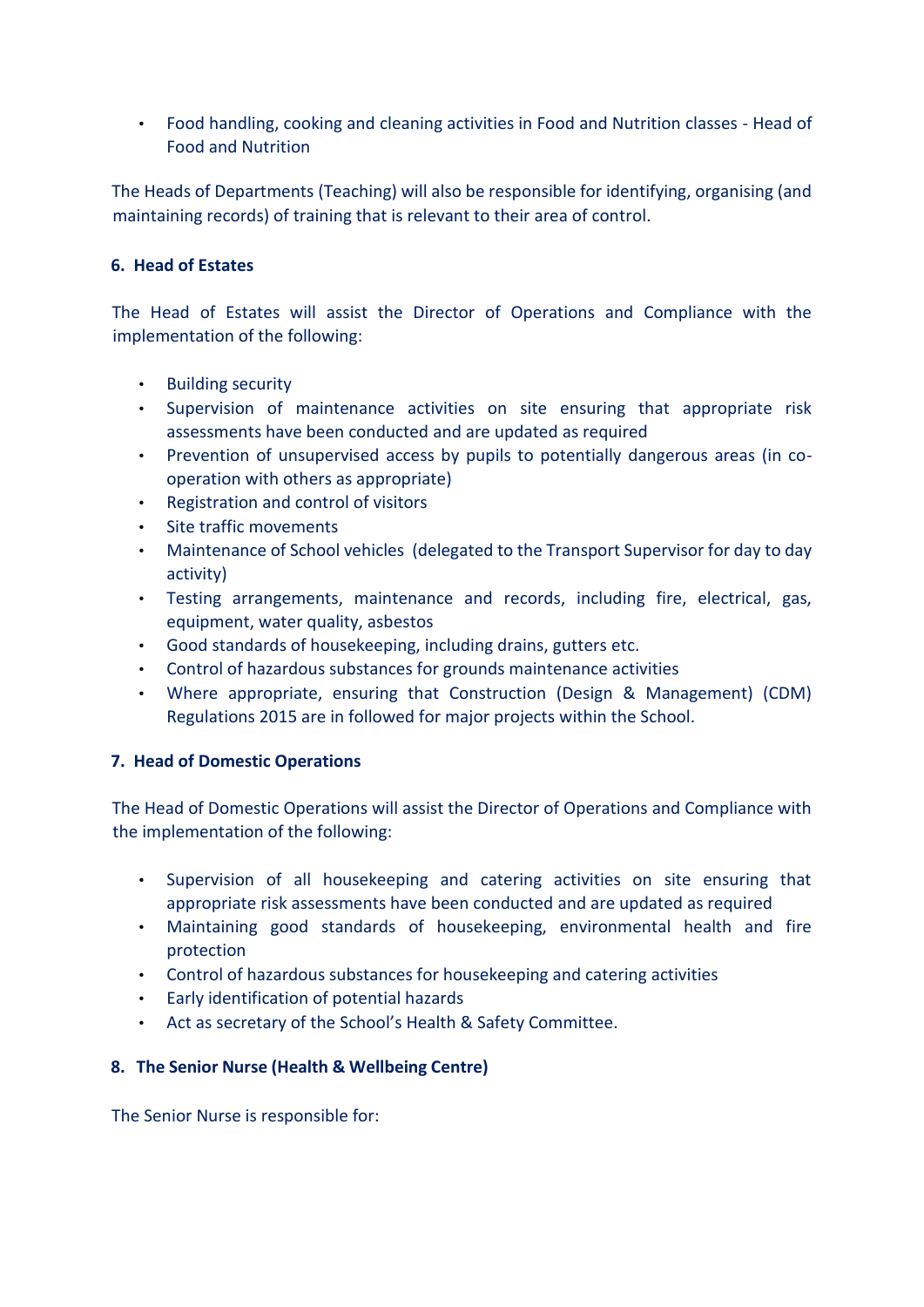- Maintaining defibrillators and an accident book and reporting notifiable accidents to the Health & Safety Executive
- Keeping statistics and preparing summary reports for the School Health and Safety Committee ensuring appropriate training is conducted
- Escorting pupils to hospital (and informing their parents)
- Checking that all first aid boxes and eye wash stations are replenished and in date.

#### **9. External Health and Safety Advisors**

The Director of Operations and Compliance will arrange as appropriate for external consultants to advise on matters of health and safety within the School. Such provision may include:

- Structural surveyors retained to give advice on the external fabric of the school
- Engineers to monitor and service the school's plant, equipment, including boilers, lifts and hoists annually
- Gym and fitness equipment and machinery used in both design and technology and in the maintenance department are serviced annually
- The school's adherence to health and safety in catering and cleaning is subject to external inspection by the Environmental Health Department. In addition, the Head of Domestic Operations arranges for:
	- o an external professional to take swabs of all knives, chopping boards and other kitchen equipment three or four times a year and report on those findings
	- o an independent hygiene and safety audit of food storage, meal preparation and food serving areas three times a year
	- $\circ$  professional advice from a dietician on healthier food, menu planning and special diets as needed
	- $\circ$  the professional deep cleaning of all equipment, high level cleaning of all cooking, food preparation and storage surfaces, areas etc. twice a year.
	- o appropriate pest control measures to be in place.
	- The school has a suitable and sufficient fire risk assessment which is reviewed annually for items in the action plan and updated every [three] years, or when significant changes are made to the interior of buildings, or new buildings are bought or added.
	- In addition to the weekly fire alarm tests, the alarm system, together with all smoke detectors, emergency lighting, extinguishers and panic buttons are tested annually by a qualified contractor.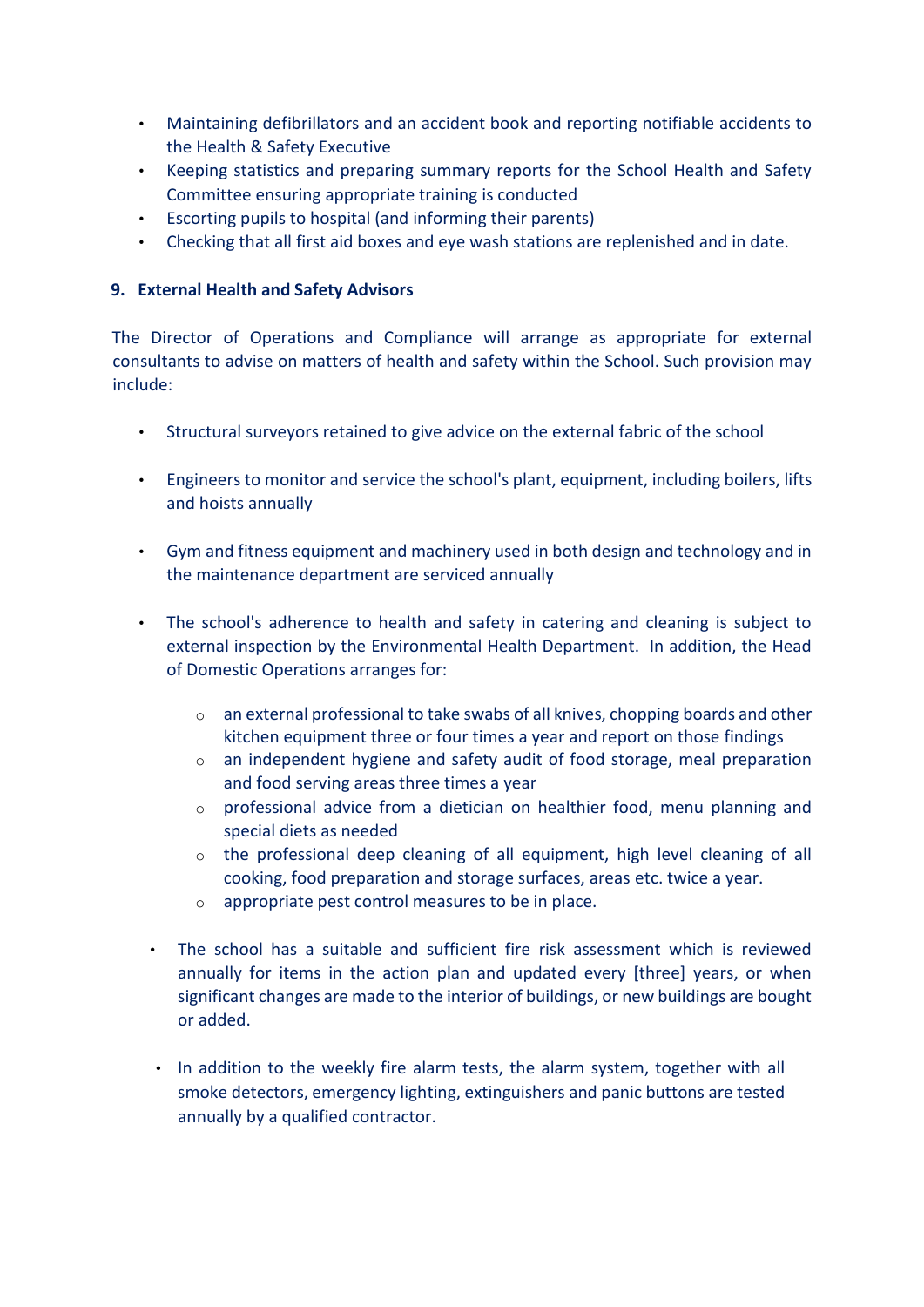• The school has a suitable and sufficient risk assessment for legionella, every two years and a quarterly water sampling and testing regime in place

An external health and safety consultant reports annually on the arrangements for health and safety in all lessons, support areas, public spaces, sports and swimming facilities

- The school maintains an asbestos register and the Director of Operations is responsible for ensuring that it is kept up-to-date and for any sampling or removal before major works takes place. They are also responsible for the maintenance of an asbestos management plan. Director of Operations is also responsible for making sure that contractors are fully briefed on areas of asbestos before starting work.
- The school's radiation protection supervisor (RPS), (The Head of Physics) is responsible for liaison with the radiation protection advisor for ensuring compliance with the Ionising Radiation Regulations 1999 and local rules made to comply with these regulations. The RPS is also responsible for ensuring compliance with the Radioactive Substances Act 1993 and exemption certificates granted under them.

### **10. School Health and Safety Committee**

The School Health & Safety Committee will meet termly or more frequently as required and will be chaired by the Director of Operations and Compliance. The Governor who is responsible for overseeing health and safety will attend these meetings when available. The other members of the Committee and terms of reference for the Committee are at Appendix 2.

### **11. Staff**

The co-operation of all staff is essential to the success of the Policy. The School insists that staff must notify their line manager of any hazards to health and safety which they notice, and of any suggestion they wish to make regarding health and safety.

### Staff must:

- adhere to the MSJ Health and Safety Policy;
- fulfil their responsibilities defined in this document (namely Part 2 (Organisation) of the MSJ Health & Safety Policy )
- follow the procedures (including risk assessments) issued by the School
- take reasonable care for the health and safety of themselves, those in their care and others who may be affected
- follow requirements imposed on the school or any other person under health and safety law and co-operate fully so as to enable the duties upon them to be performed
- carry out all reasonable instructions given by managers / senior staff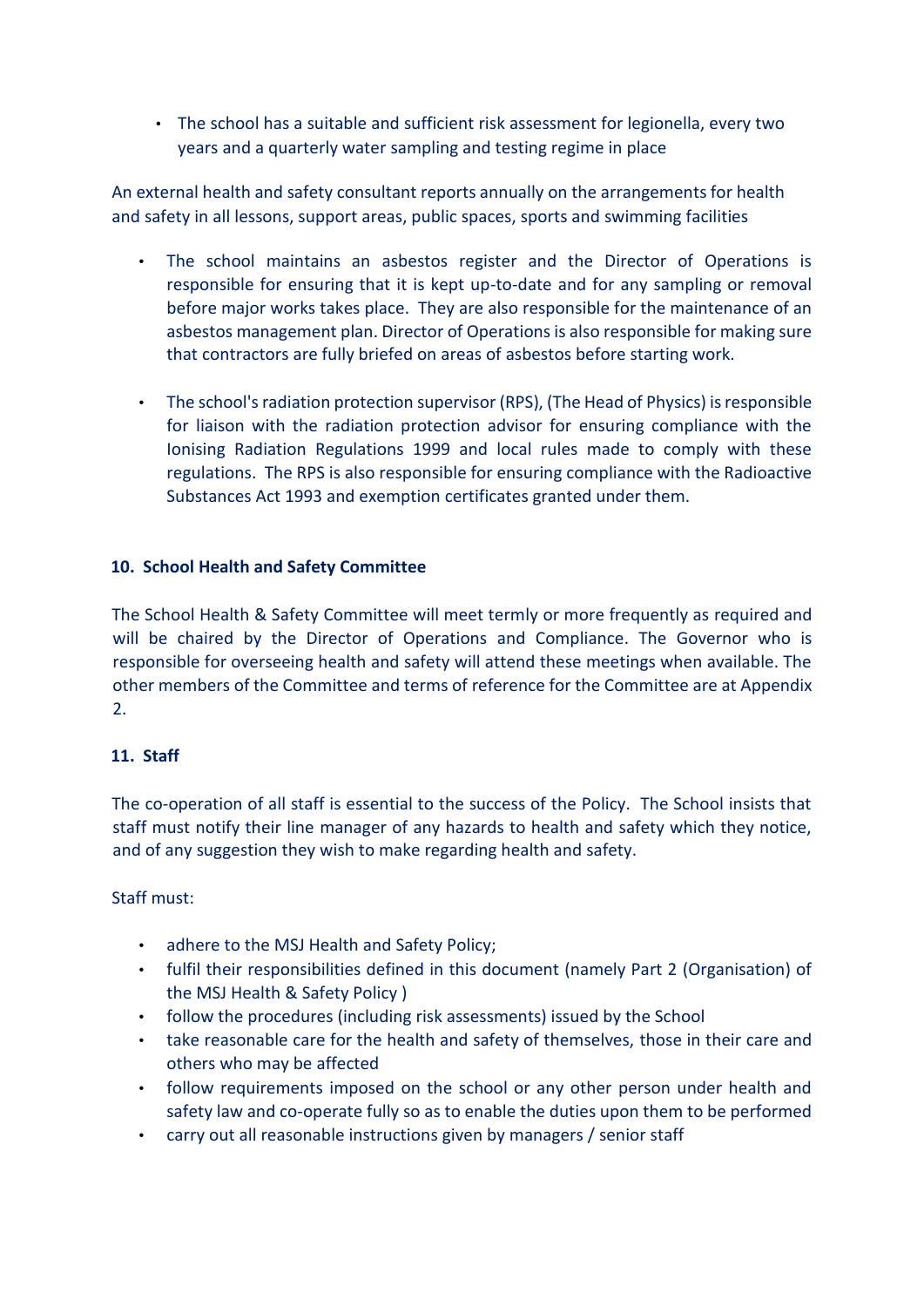- make proper use of anything provided in the interests of their health and safety such as protective equipment. Reckless or intentional interference with such equipment will potentially be regarded as a dismissible offence
- comply with any reasonable request made by any of the persons named above in relation to the fulfilment of their duties.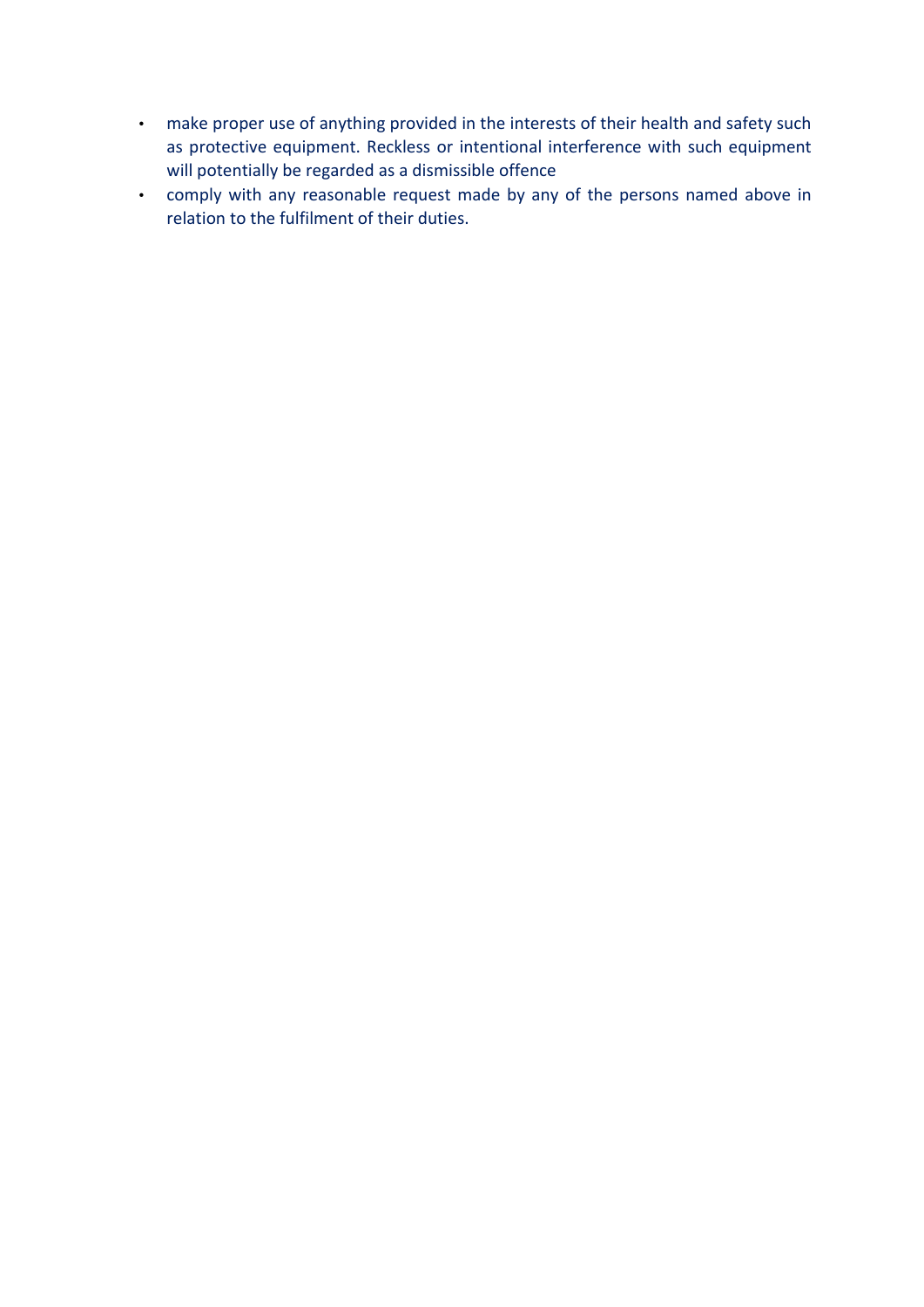Appendix 1 Diagrammatic Representation of Health & Safety Organisation within MSJ



#### **Whole School Community**

Staff, pupils, governors, visitors, volunteers, contractors, parents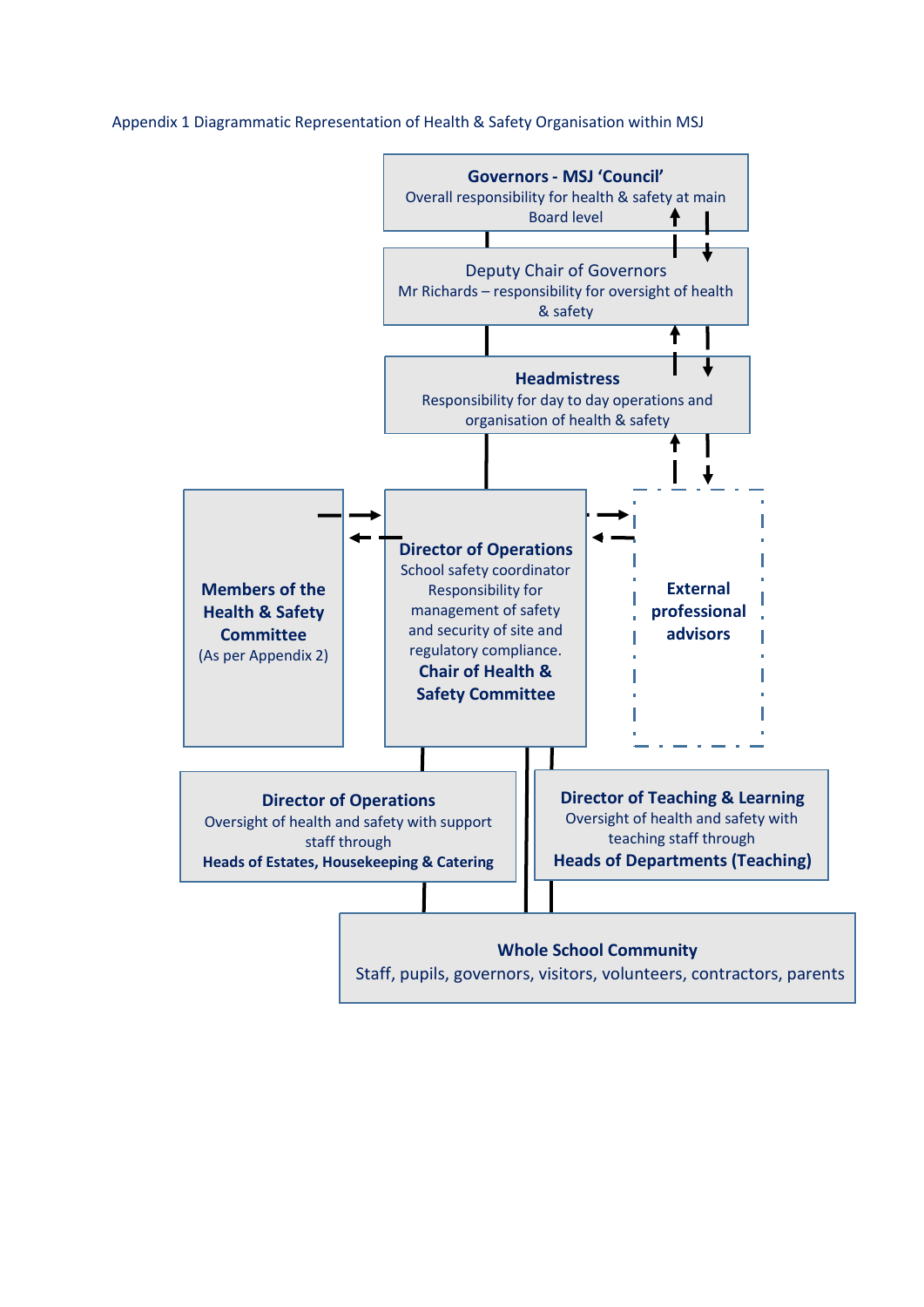#### **Appendix 2**

#### **HEALTH AND SAFETY COMMITTEE – TERMS OF REFERENCE**

#### **Aims**

- 1. Reporting to the School Council's Governance and Legal Committee, the aims of the Health & Safety Committee (the Committee) are to:
	- establish and maintain high standards of health and safety in keeping with legal requirements and with the Malvern St James Safety, Health, Environmental Protection and Fire (SHEF) and Fire Safety policies, as appropriate;
	- set and monitor performance targets for health and safety, where it is considered that these are necessary;
	- promote co-operation amongst all staff in instigating, developing and monitoring appropriate control measures so as to ensure the health, safety and welfare at work of all employees and non-employees and
	- communicate to the relevant senior manager any points of importance or where an executive decision may need to be made at a higher level.
- 2. The Committee will meet these objectives by:
	- regular examination of the effectiveness of the Safety, Health, Environmental Protection and Fire (SHEF) policies and their associated arrangements;
	- the examination of risk control measures;
	- the examination of accident and incident reports and related statistics;
	- forwarding ideas that may be included in a training programme on health and safety topics;
	- assessing the effectiveness of all health and safety training delivered to staff;
	- the promotion of health and safety awareness amongst staff, pupils and visitors to the site;
	- making recommendations for implementation either in practice or for inclusion in the policies, and
	- considering reports by the relevant manager or from external consultants.

#### **Membership**

- 3. The Committee consists of the following members:
	- A Chairman (normally Director of Operations and Compliance)
	- A Secretary to take the minutes (normally Head of Domestic Operations)
	- When available, a Council member from the Governance and Legal Committee who are nominated to oversee SHEF matters.
	- School representatives from Teaching Staff, Admin, Technicians, Health Centre, Sports Centre, Estates, House Staff, IT, Prep, PE, Art, Expressive Arts and Design and Technology.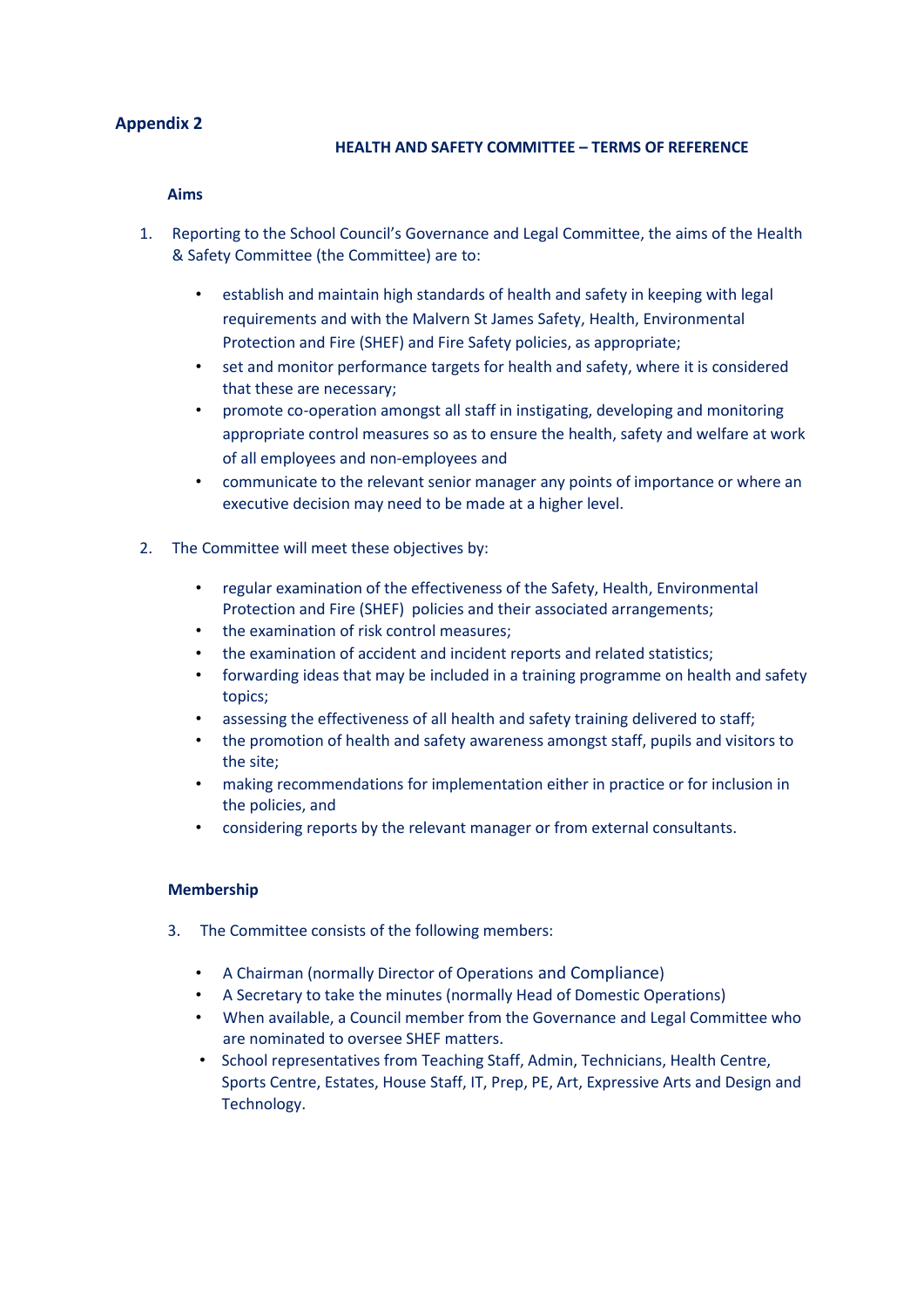- 4. The Headmistress will attend meetings of the Committee at least once a year. She will receive copies of all meeting agendas and minutes of meetings.
- 5. At the invitation of the Chairman, other members of staff, appropriate specialist consultants, pupils, and members of Council may, from time to time, attend meetings the Committee in advisory or in "attendance only" roles.
- 6. The Committee will, in its membership and so far as is practicable, attempt to achieve a broad spread of representation of staff interests. The Committee may co-opt additional members for specific purposes or periods of time. In the event that an individual member is unable to attend, a named representative may attend by prior agreement with the Chairman.
- 7. Members of the Committee should see themselves as employee representatives with special interest, knowledge and skills, with the common objective of promoting and maintaining high standards in health, safety and welfare at work. They should monitor the effectiveness of the measures taken by Malvern St James and should recommend improvements. Individual managers remain accountable through normal channels for implementing all actions required by the SHEF Policy and for safe working practices. The legal status of Committee members is that, without prejudice to HASAWA, membership does not impose any additional legal duty on a member.
- 8. The Committee Chairman is responsible for ensuring that any relevant reports, recommendations and views are presented to senior management as appropriate.

#### **Meetings**

- 9. The Committee will meet at least once per term and normally once per half-term. An agenda will be circulated at least one week before the date of the meeting. Items for inclusion on the agenda may be submitted by any member of the committee who may then speak on the matter but, other than matters of emergency, they must be notified to the Secretary two working days before the meeting. The Committee will primarily concern itself with the effective operation of the SHEF and Fire Safety policies, systems and procedures and will not become involved in discussing solutions to local or day-to-day safety issues that should be resolved through normal managerial or administrative channels. The resolution of local safety issues should not be deferred until the next scheduled Committee meeting.
- 10. The recommendations of the Committee will be directed to the relevant manager for action in the first instance.
- 11. The minutes of the most recent meeting of the Committee are displayed on the Health and Safety Noticeboards and in the relevant section of Teams; they may also be made available to inspectors and Council members.